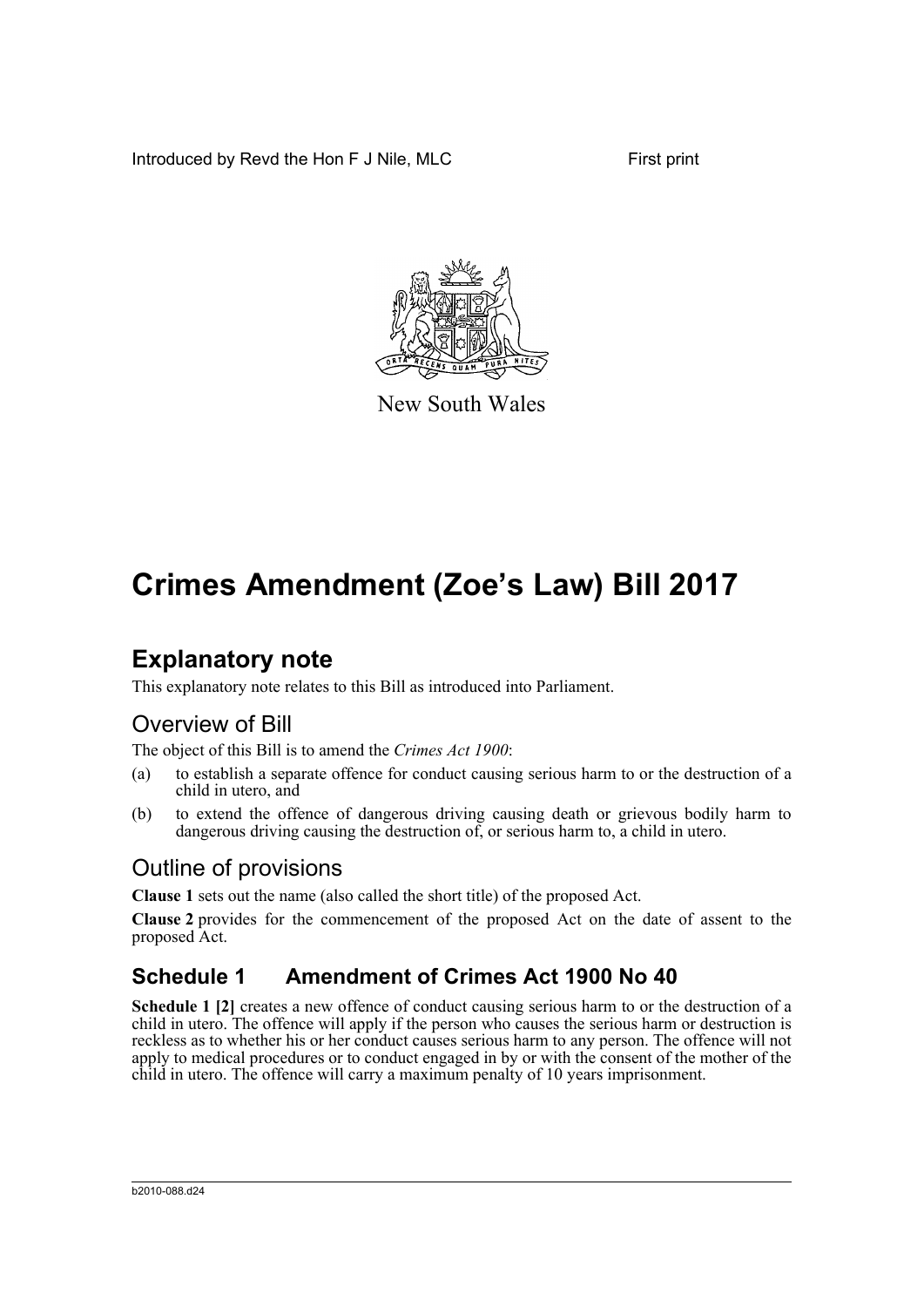**Schedule 1 [1]** changes the definition of *Grievous bodily harm* so that it no longer includes the destruction of the foetus of a pregnant woman. Conduct causing such harm will be covered by the new offence described above.

**Schedule 1 [3]** extends the offence of dangerous driving causing death or grievous bodily harm so that it applies to dangerous driving causing the destruction of, or serious harm to, a child in utero. **Schedule 1 [4]** defines *child in utero* for the purposes of that extension.

**Schedule 1 [5]** ensures that dangerous driving causing death or grievous bodily harm is an alternative verdict to a charge of recklessly harming or destroying a child in utero.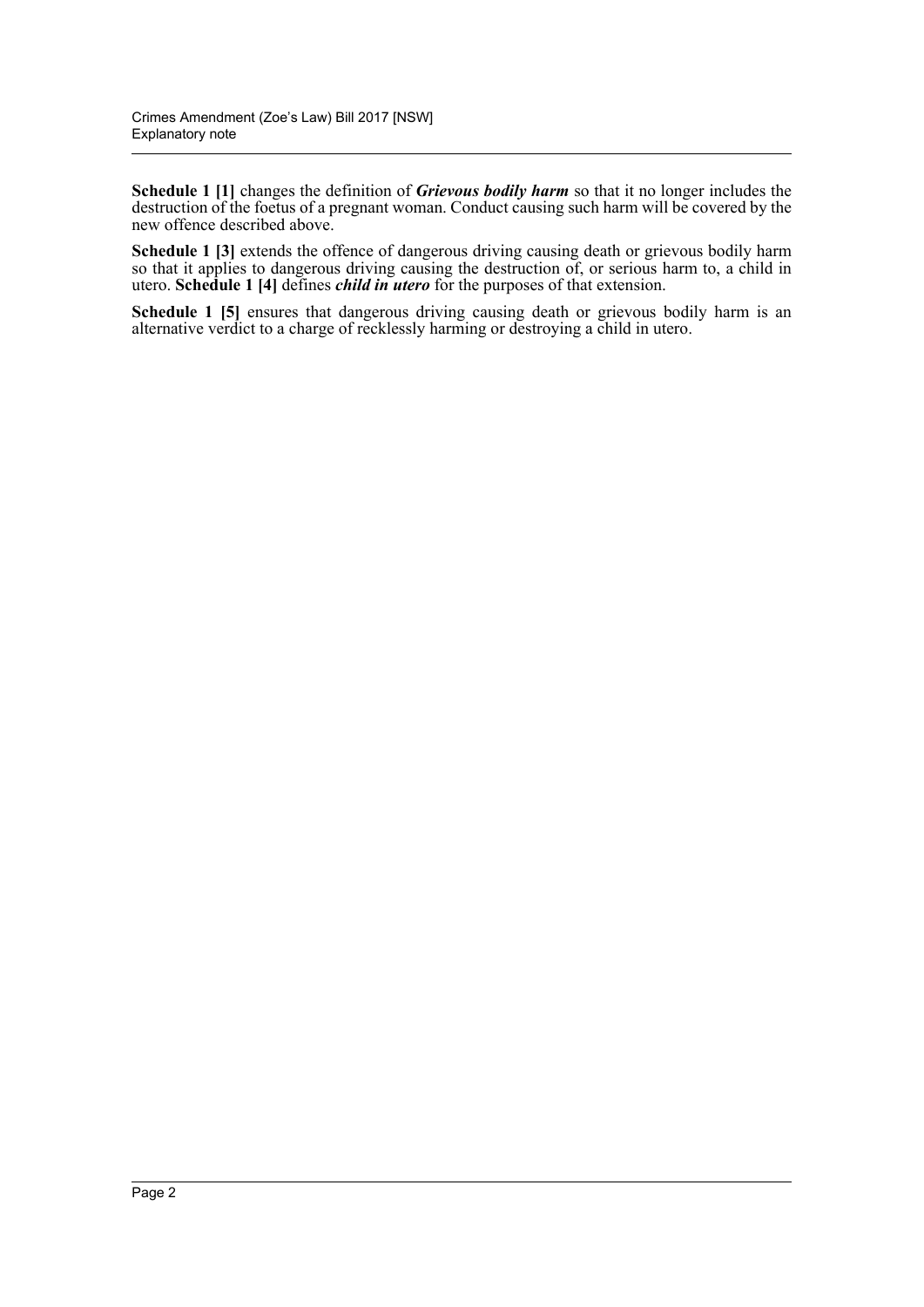Introduced by Revd the Hon F J Nile, MLC First print



New South Wales

# **Crimes Amendment (Zoe's Law) Bill 2017**

# **Contents**

|    |                                               | Page |
|----|-----------------------------------------------|------|
| 1. | Name of Act                                   | ົ    |
| 2  | Commencement                                  | ົ    |
|    | Schedule 1 Amendment of Crimes Act 1900 No 40 | 3    |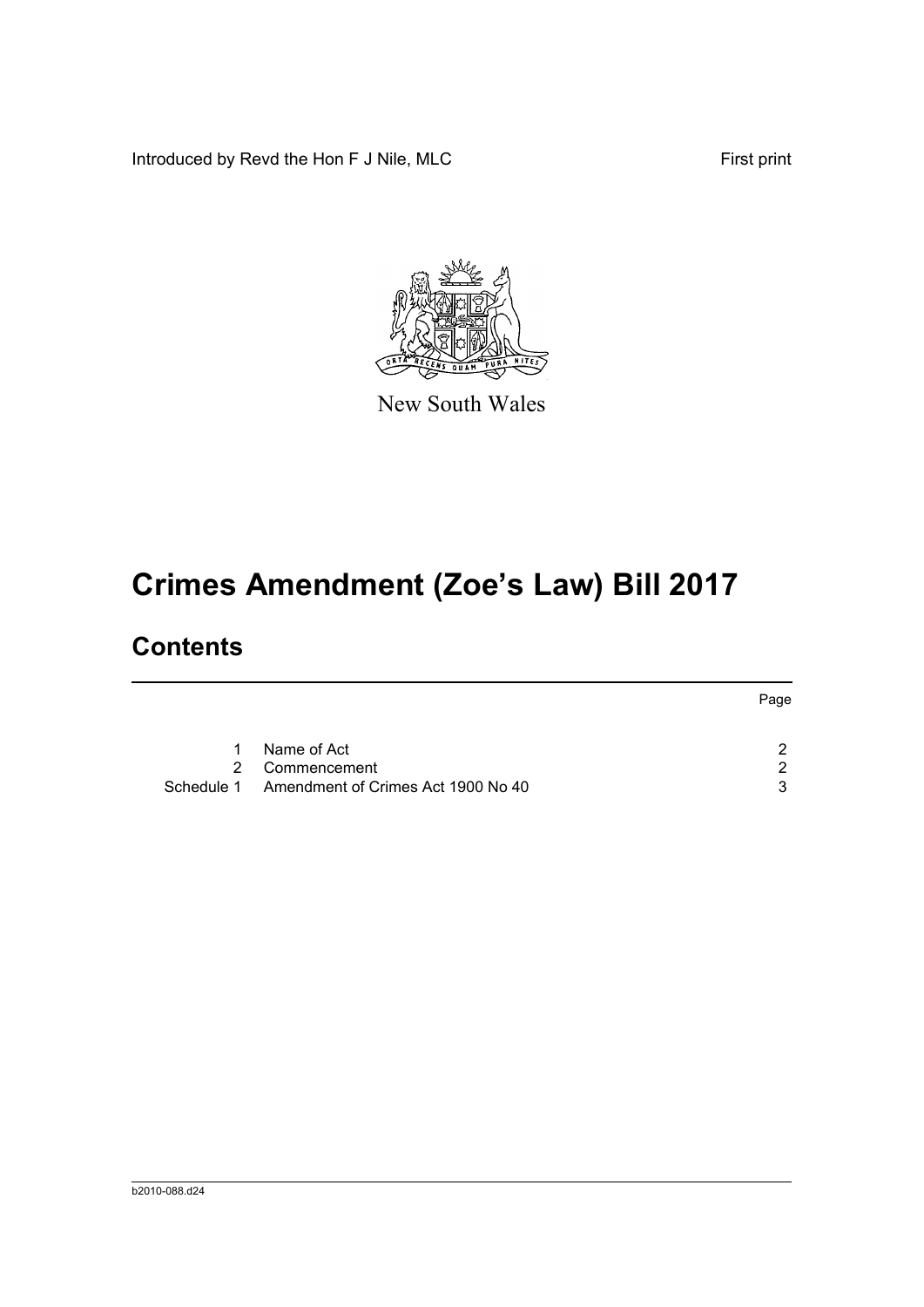

New South Wales

# **Crimes Amendment (Zoe's Law) Bill 2017**

No , 2017

#### **A Bill for**

An Act to amend the *Crimes Act 1900* to prohibit conduct that causes serious harm to or the destruction of a child in utero; and for other purposes.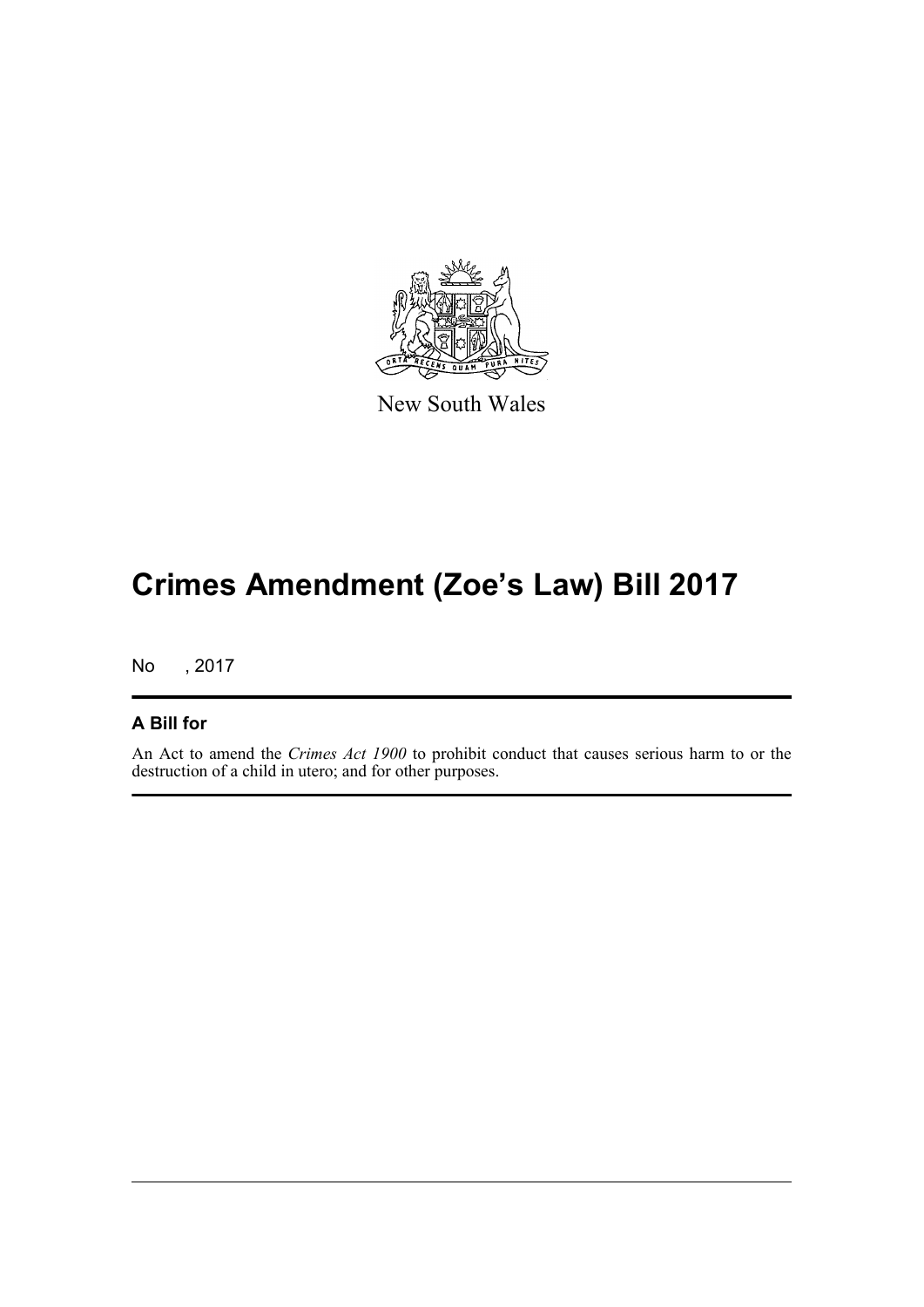#### <span id="page-4-0"></span>**The Legislature of New South Wales enacts:**

#### **1 Name of Act**

This Act is the *Crimes Amendment (Zoe's Law) Act 2017*.

#### <span id="page-4-1"></span>**2 Commencement**

This Act commences on the date of assent to this Act.